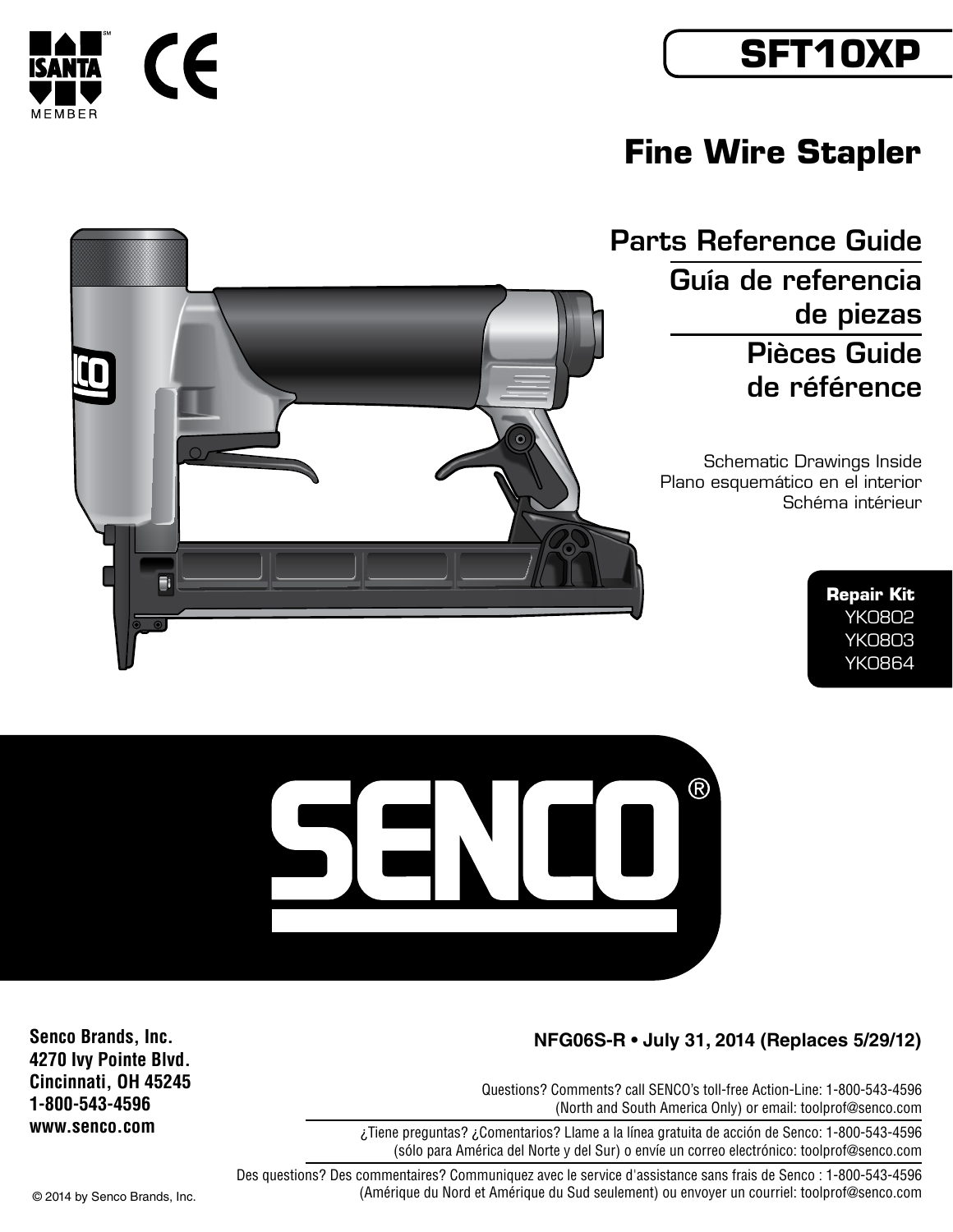

- \* Does Not Include O-rings
- \* No incluye sellos de gomas
- \* Joints exclus

 # Contents of YK0802 Kit ## Contents of YK0803 Kit E-Wire Safety - YK0864 Kit





**Tool #**



AA0192

## ## KC0881 ## AA0187 KB6864 HC0653  $\otimes$ 

|                                        | <b>Model</b>       | (A)    | (B)    | ල)     | (D)    | Ê)     |  |
|----------------------------------------|--------------------|--------|--------|--------|--------|--------|--|
| Tool#                                  | <b>A/D WIRE</b>    | GC1521 | GA0581 | FA0283 | GA0697 | EA0247 |  |
| 6S0001N A/D WIRE (US) 6S2001N A/D (EU) | <b>AT WIRE</b>     | GC1368 | GA0584 | FA0294 | GA0596 | EA0256 |  |
| 6S2061N AT (EU)                        | <b>B WIRE</b>      | GC1368 | GA0584 | FA0286 | GA0596 | EA0245 |  |
| 6S0011N B WIRE (US)<br>6S2011N B (EU)  | <b>IC WIRE</b>     | GC1368 | GA0580 | FA0282 | GA0589 | EA0244 |  |
| 6S0021N C WIRE (US)<br>6S2021N C (EU)  | <b>E</b> WIRE      | GC1521 | GA0581 | FA0289 | GA0697 | EA0250 |  |
| 6S0031N E WIRE (US)<br>6S2031N E (EU)  | F WIRE (US) GC1504 |        | GA0584 | FA0288 | GA0694 | EA0248 |  |
| 6S0041N F WIRE (US)<br>6S2041N F (EU)  | F WIRE (EU)        | GC1504 | GA0584 | FA0288 | GA0694 | EA0283 |  |
| 6S0051N G WIRE (US)<br>6S2051N G (EU)  | <b>G WIRE</b>      | GC1368 | GA0580 | FA0292 | GA0589 | EA0251 |  |
|                                        |                    |        |        |        |        |        |  |



 $\begin{bmatrix}\n\mathbf{v}^T & \mathbf{v}^T & \mathbf{v}^T & \mathbf{v}^T & \mathbf{v}^T & \mathbf{v}^T & \mathbf{v}^T & \mathbf{v}^T & \mathbf{v}^T & \mathbf{v}^T & \mathbf{v}^T & \mathbf{v}^T & \mathbf{v}^T & \mathbf{v}^T & \mathbf{v}^T & \mathbf{v}^T & \mathbf{v}^T & \mathbf{v}^T & \mathbf{v}^T & \mathbf{v}^T & \mathbf{v}^T & \mathbf{v}^T & \mathbf{v}^T & \mathbf{v}$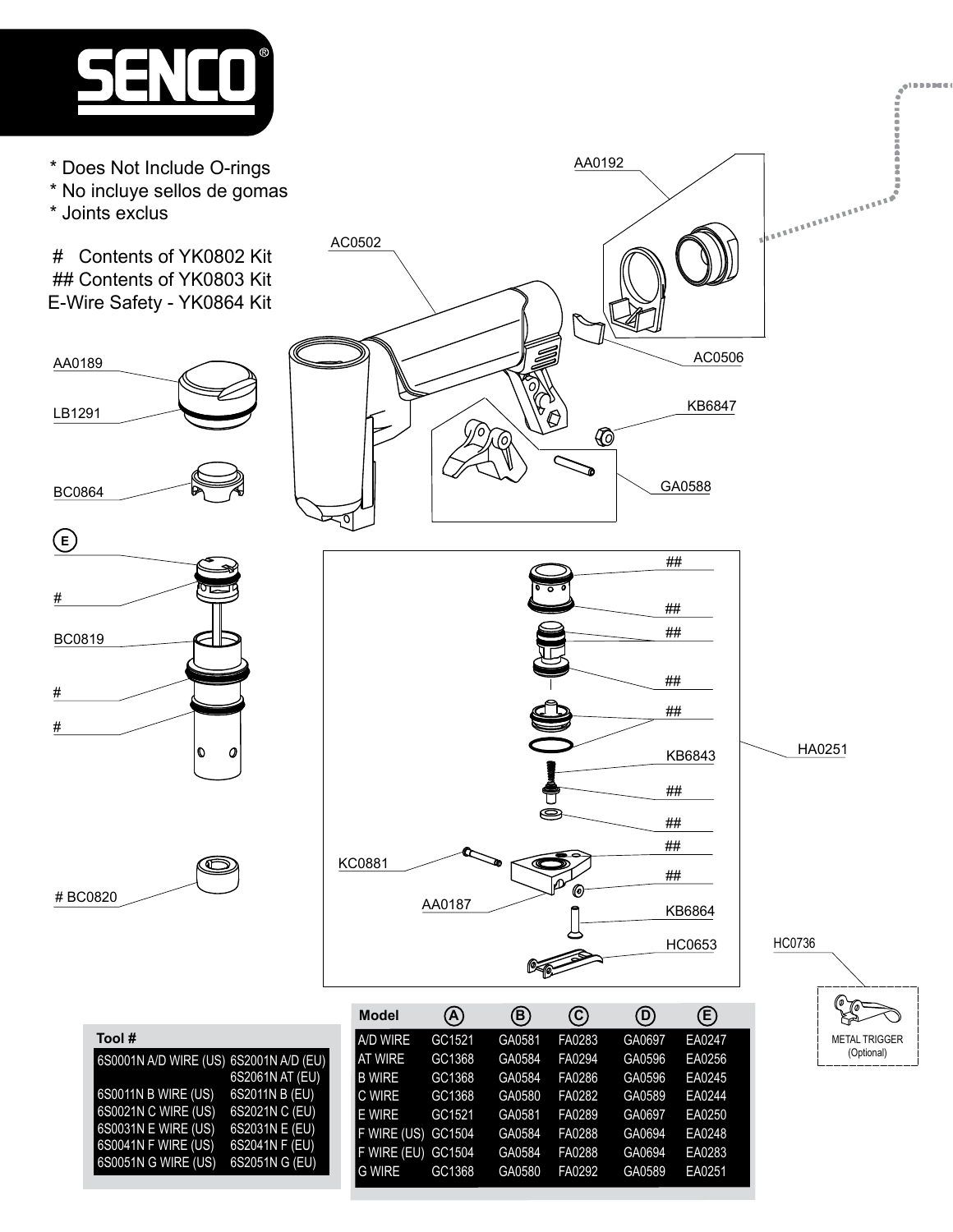## Fine Wire Stapler **SET10XP**